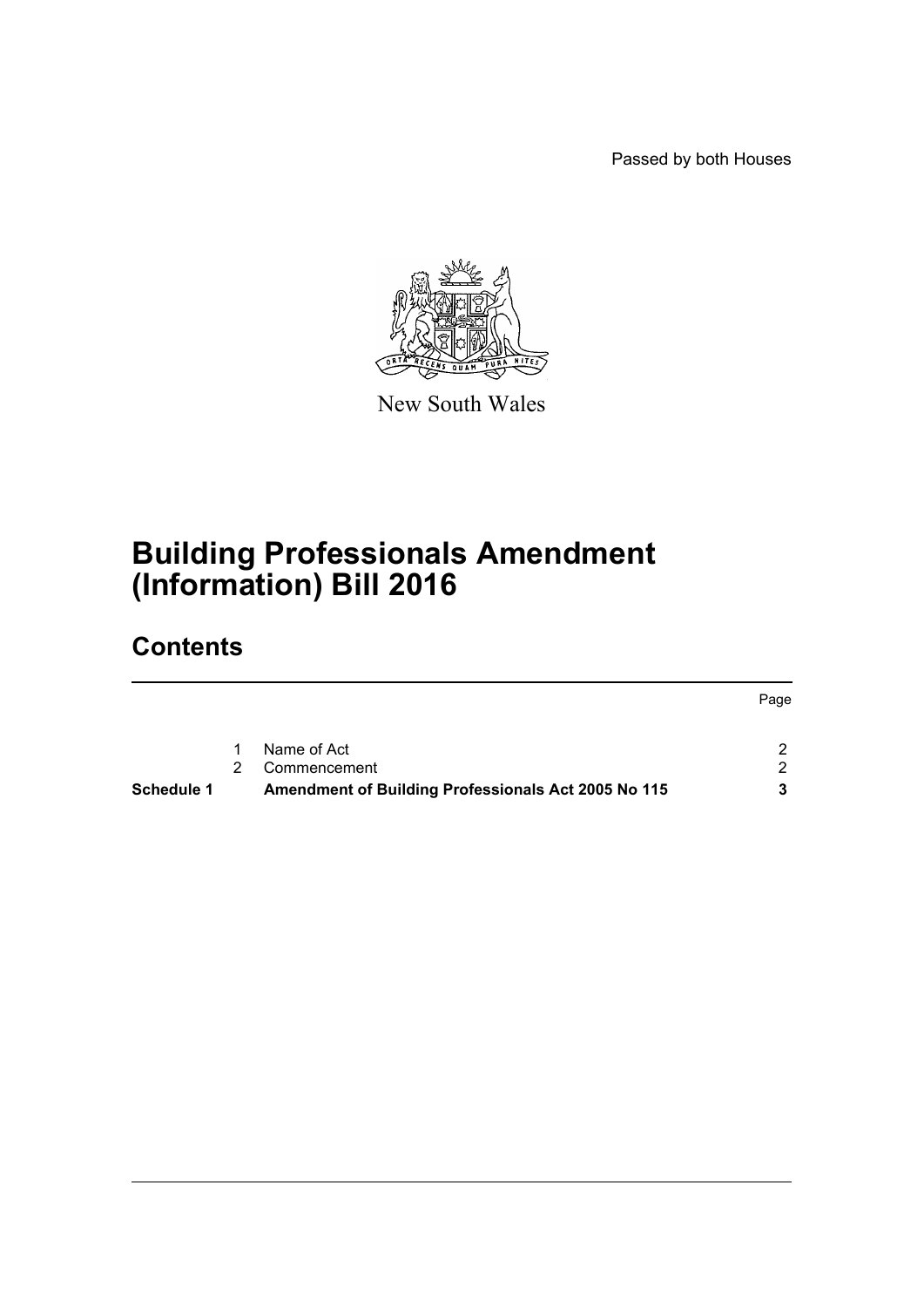*I certify that this public bill, which originated in the Legislative Assembly, has finally passed the Legislative Council and the Legislative Assembly of New South Wales.*

> *Clerk of the Legislative Assembly. Legislative Assembly, Sydney,* , 2016



New South Wales

# **Building Professionals Amendment (Information) Bill 2016**

Act No , 2016

An Act to amend the *Building Professionals Act 2005* with respect to the provision and exchange of information about the regulation, certification and statutory insurance of building work.

*I have examined this bill and find it to correspond in all respects with the bill as finally passed by both Houses.*

*Assistant Speaker of the Legislative Assembly.*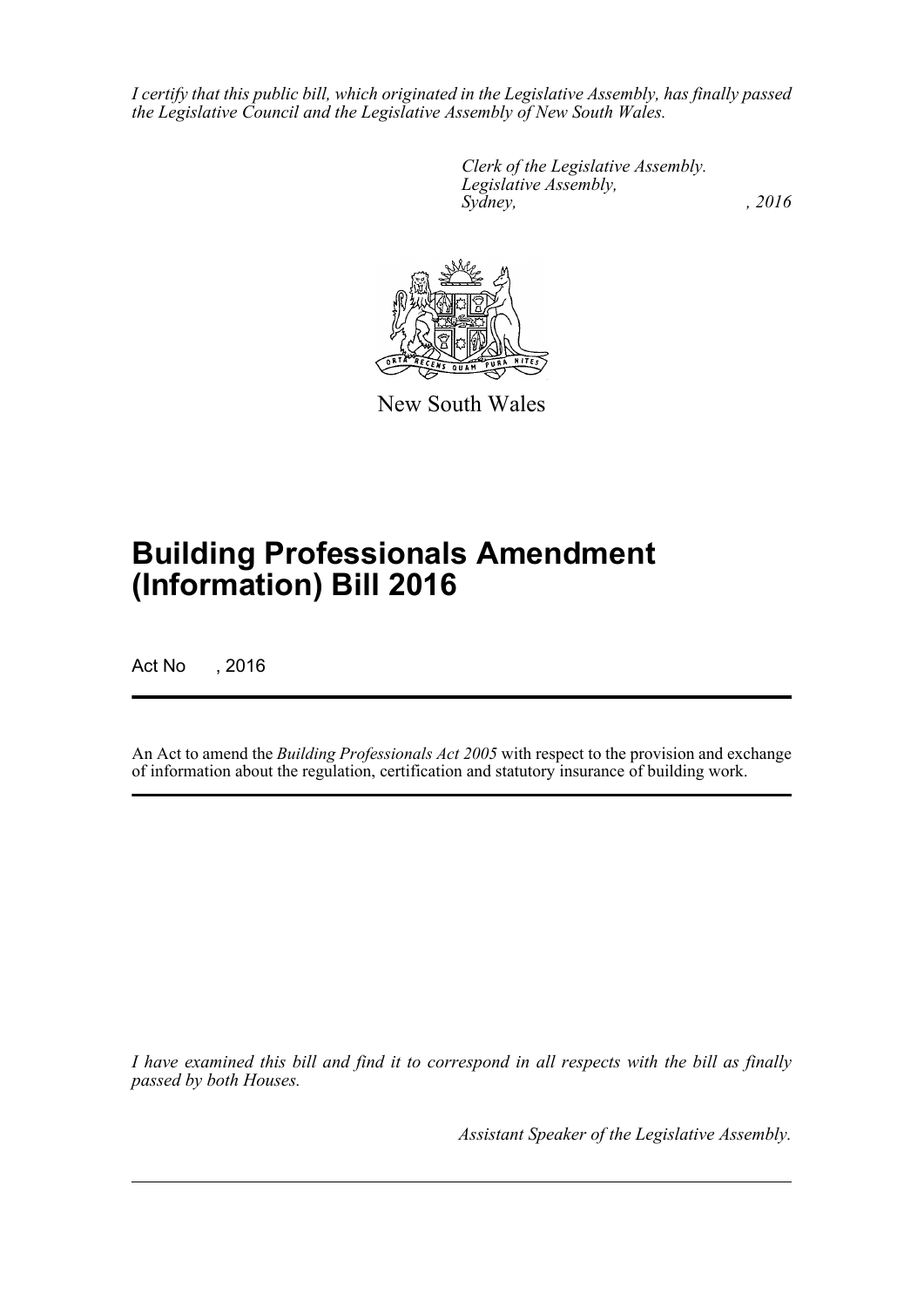## <span id="page-2-0"></span>**The Legislature of New South Wales enacts:**

### **1 Name of Act**

This Act is the *Building Professionals Amendment (Information) Act 2016*.

### <span id="page-2-1"></span>**2 Commencement**

This Act commences on the date of assent to this Act.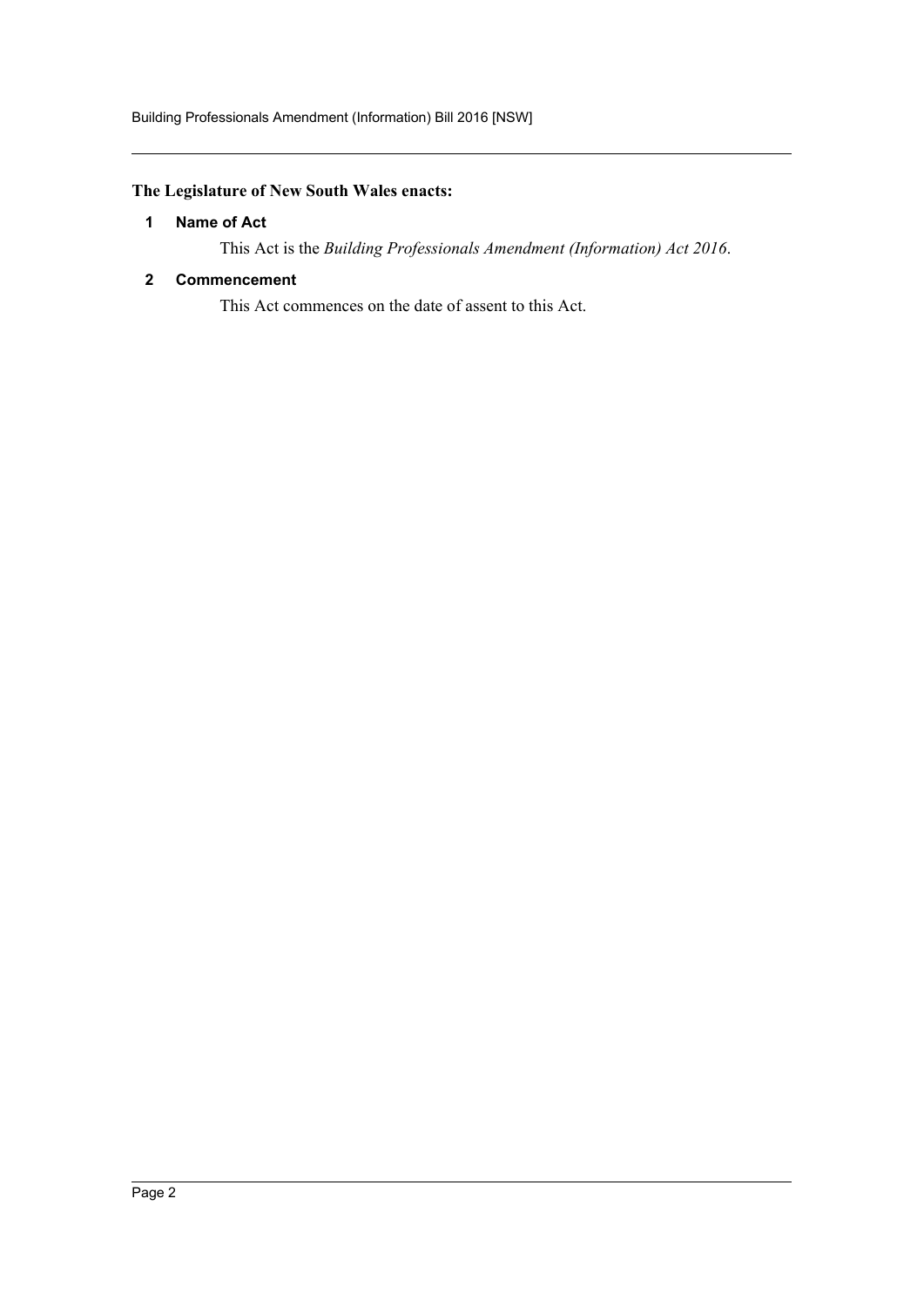## <span id="page-3-0"></span>**Schedule 1 Amendment of Building Professionals Act 2005 No 115**

### **[1] Section 82A**

Insert after section 82:

#### **82A Exchange of information**

- (1) The Board may enter into an arrangement with one or more relevant agencies for the purpose of sharing or exchanging information held by the Board or the agencies.
- (2) The information to which an arrangement may relate is limited to information that is reasonably necessary to:
	- (a) assist in the exercise of the functions of the Board, or
	- (b) assist in the exercise of any functions of the relevant agency or agencies in connection with certification or regulation of, or statutory insurance requirements relating to, building work.
- (3) Under an arrangement, each party to the arrangement is authorised:
	- (a) to request and receive information held by another party to the arrangement, and
	- (b) to disclose information to another party to the arrangement.
- (4) This section does not:
	- (a) require the Board to provide information to a relevant agency only in accordance with an arrangement under this section if that information can otherwise be lawfully provided, or
	- (b) limit the operation of any other Act or law under which a relevant agency is authorised or required to request and receive, or disclose, information to another person or body.
- (5) The authority to request and receive, or to disclose, information under this section is subject to the *Privacy and Personal Information Protection Act 1998* and the *Health Records and Information Privacy Act 2002*.
- (6) In this section:

#### *relevant agency* means:

- (a) a council, or
- (b) an agency of the State, or of the Commonwealth or another State or Territory, that exercises functions under an enactment with respect to certification or regulation of, or statutory insurance requirements relating to, building work, or
- (c) any other person or body prescribed by the regulations.